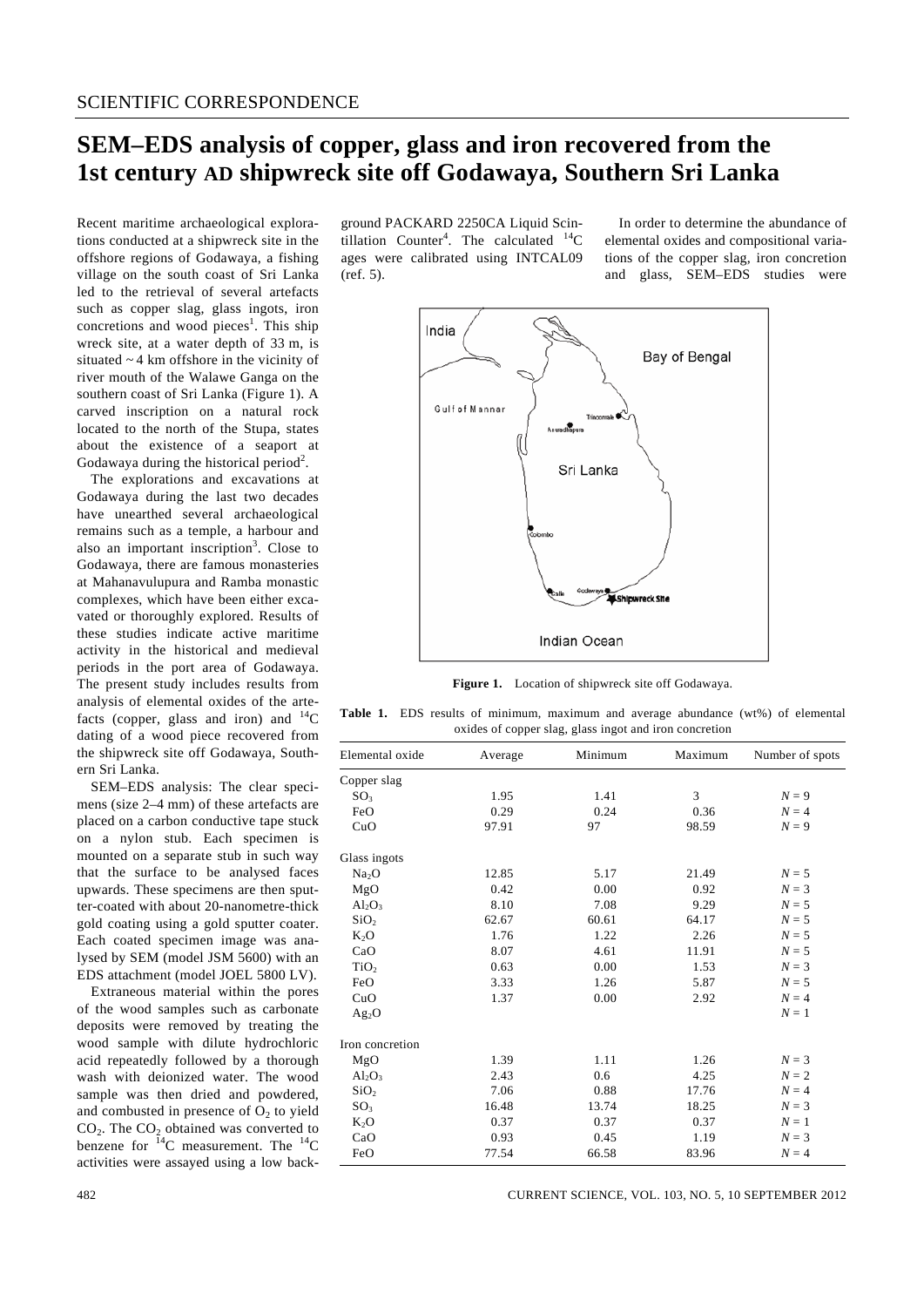## SCIENTIFIC CORRESPONDENCE

carried out on these artefact samples. To further understand the intra-granular compositional variation, measurements were also done at several spots across each specimen. Results are shown in Table 1.

 Even though several antiquities such as pottery (Figure 2), a stone quern (Figure 3), a piece of wood, glass ingots, copper lump and iron concretion were recovered from the explored site, only copper lump, glass ingots and iron concretion were selected for SEM–EDS studies owing to their unaltered surfaces devoid of weathering and also absence of any foreign material on their surfaces (Table 1, Figure 4). A wood sample has been dated using radiocarbon  $(^{14}C)$ .

 EDS analysis was carried out on the copper slag at nine spots. The major elemental oxides distribution according to their abundance is  $CuO$ ,  $SO<sub>3</sub>$  and FeO. The average weight  $(\%)$  of CuO, SO<sub>3</sub> and FeO in the copper slag is 97.91, 1.95 and 0.29 respectively (Table 1). Interestingly, CuO wt% values range from 97.00 to 98.59 whereas FeO has an average wt% of 0.29 only at four spots.

 The SEM–EDS studies were carried out at five spots in the glass ingot. These glass ingots weigh about 2–3 kg with a diameter of about 20 cm. Results show that major elemental oxides present in order of their abundance are  $SiO_2$ , Na<sub>2</sub>O, Al<sub>2</sub>O<sub>3</sub>, CaO, FeO, K<sub>2</sub>O, CuO, TiO<sub>2</sub> and MgO with average wt% of 62.67, 12.85, 8.10, 8.07. 3.33, 1.76, 1.37, 0.63 and 0.42 respectively.  $SiO<sub>2</sub>$  is the major component with an average value of 62.67% varying within a narrow range of 60.61– 64.17%. TiO<sub>2</sub> is present in three spots with an average value of 0.63%.

 The SEM–EDS results of four spots in iron concretion show that major elemental oxides present in order of their abundance are FeO,  $SO_3$ ,  $SiO_2$ ,  $Al_2O_3$ ,  $MgO$ , CaO and  $K_2O$  with average wt% of 77.54, 16.48, 7.06, 2.43, 1.39, 0.93 and 0.37 respectively. FeO is the major component (Av. 77.54%) ranging from 66.58% to 83.96%.

 Radiocarbon age obtained from the wood sample is  $1910 \pm 100$  yrs BP. The calibrated age based on INTCAL09 is  $1865 \pm 100$  yrs BP corresponding to  $85 \pm 100$  yrs  $AD^5$ .

 Discovery of copper smelting technology led to the emergence of early civilizations around the world as early as during the mid-Holocene (4000 yrs BC) and was used to make weapons and other



**Figure 2.** Large-sized jar noticed in the shipwreck.



**Figure 3.** Four-legged stone quern in the shipwreck.

household items. Copper continued to be an important element in the Indian culture until stainless steel replaced it in the recent times. The advanced smelting and refining techniques date back to the pre-Harappan times in the Indian subcontinent. As a result, a large number of copper and bronze artefacts have been reported from many sites in this region. The analysis of copper artefacts, from the Harappan sites at Lothal<sup>6</sup> and Kalibangan<sup>7</sup>, revealed copper purity as high as 99.6% without any arsenic traces. However, copper objects discovered from Harappa are reported to contain arsenic contaminants $\overline{s}$ , thus indicating different source materials. During the Harappan times, Khetri mines of Rajasthan, India, had been a major source of copper in addition to Oman and UAE in the Gulf region<sup>9</sup>. The copper alloy in the present study is composed of a mixture of copper oxide (CuO av. wt% 97.92), iron oxide (FeO av. wt% 0.29) and sulphite  $(SO_3$  av. wt% 1.95). It suggests that the source mineral ore used to make this copper slag is probably a sulphide ore, chalcopyrite  $(CuFeS<sub>2</sub>)$ , a mineral that accounts for  $\sim$  50% of the world copper deposits.

 In India, glass has been known since the 2nd millennium  $BC^{10}$ . Glass ingots recovered from the Uluburun wreck $^{11}$ were dated back to the late Bronze Age. The present finding attains significance because glass ingots are not so often reported in this part of the world. Glass ingots in the present study constitute  $SiO<sub>2</sub>$  as a major component with an average wt% of 62.67 and contain an average high  $Al_2O_3$  of 8.10% in a narrow range of 7.08–9.29% and its Al/Si ratio varies between 0.125 and 0.173.  $K_2O$  contents range from  $1.22$  to  $2.26 \text{ wt\%}$  with an average wt% of 1.76. Lime (CaO) content varies from 4.61 to 11.91 wt% with an average wt% of 8.07, whereas soda (Na<sub>2</sub>O) ranges from 5.17 to 21.49 wt%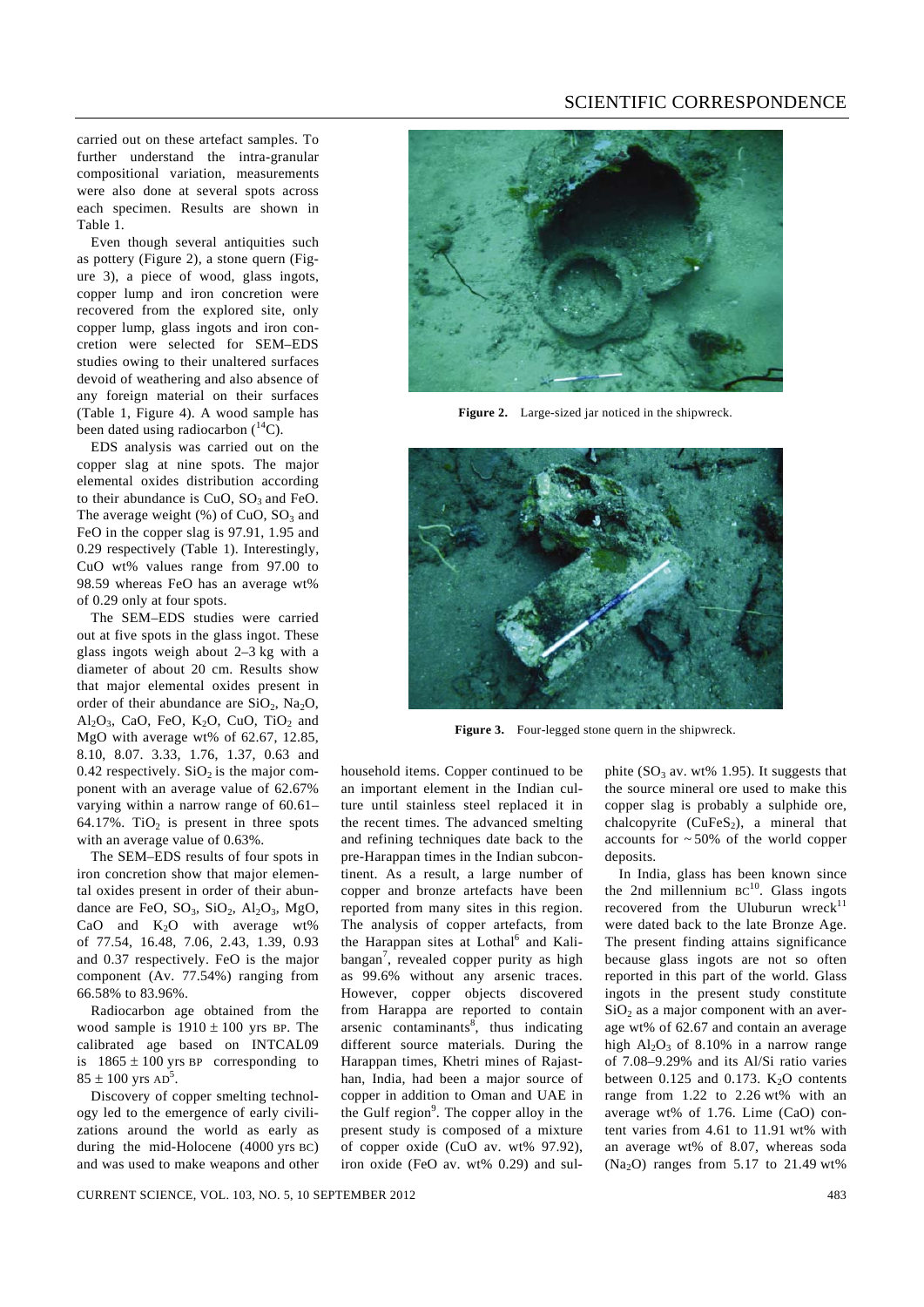

**Figure 4.** Representative SEM–EDS spectra of copper slag (*a*), glass ingot (*b*) and iron concretion  $(c)$ .

with an average wt% of 12.85. These alkali contents affect the melting point of quartz sands during glass-making. Glass ingots from our study can be listed in the soda-lime category, as soda-lime glasses comprise low CaO and  $K_2O$  content around 10% and potash-lime glasses mostly have high  $K_2O$  content of about 10–20% with CaO content of more than 12% and less than 18%.

 The earliest shipwreck studied in this part of the Indian Ocean was in the Belitung Island of Indonesia and is dated as 9th century AD<sup>12</sup>. Pottery such as Martaban, Khamer or Islamic glazes were exclusively traded overseas around the 9th century irrespective of the origin of the ship. Bass<sup>13</sup> reported that large-sized jars were used in the ships for cargo transportation since the Bronze Age until the late medieval period. The jars of Godawaya shipwreck showed a globular base, implying that they were placed over a suitable base. Other ceramics from the Godawaya shipwreck such as carinated dishes showed variation that existed both in prehistoric and historical periods, whereas the fabric of these ceramics/pots indicates a time-period older than Megalithic.

 Stone querns reported earlier from various archaeological sites in India and Sri Lanka appear to be of the Mesolithic period (and continued till modern times in a different form). However, fourlegged querns were dated between 4th century BC and 4th century AD in many archaeological sites in India. Its prolific appearance may be traced to the *Satava* $h$ *ana* period<sup>14</sup> (2nd century BC to 1st century BC). Thus, a possible time bracket for this wreck may be between 2nd century BC and 2nd century AD.

 As expected, the results of radiocarbon ( 14C) dating of the wood showed radiocarbon age of  $1910 \pm 100$  yrs BP and calibrated age of  $1865 \pm 100$  yrs BP based on  $^{14}$ C half life of  $5730 \pm 40$  years. The calibrated age of the sample thus obtained is  $85 \pm 100$  yrs AD (1st century AD)<br>after subtracting 1950 from the age.

 $14^{\circ}$ C dating of the wooden piece and other archaeological studies on pottery and stone quern suggest a date bracket of 1st century AD for the shipwreck. This shipwreck could perhaps be the oldest reported so far in the southeast Asian region and likely to provide more evidence and deeper insights into the trade and commerce of the early historic period.